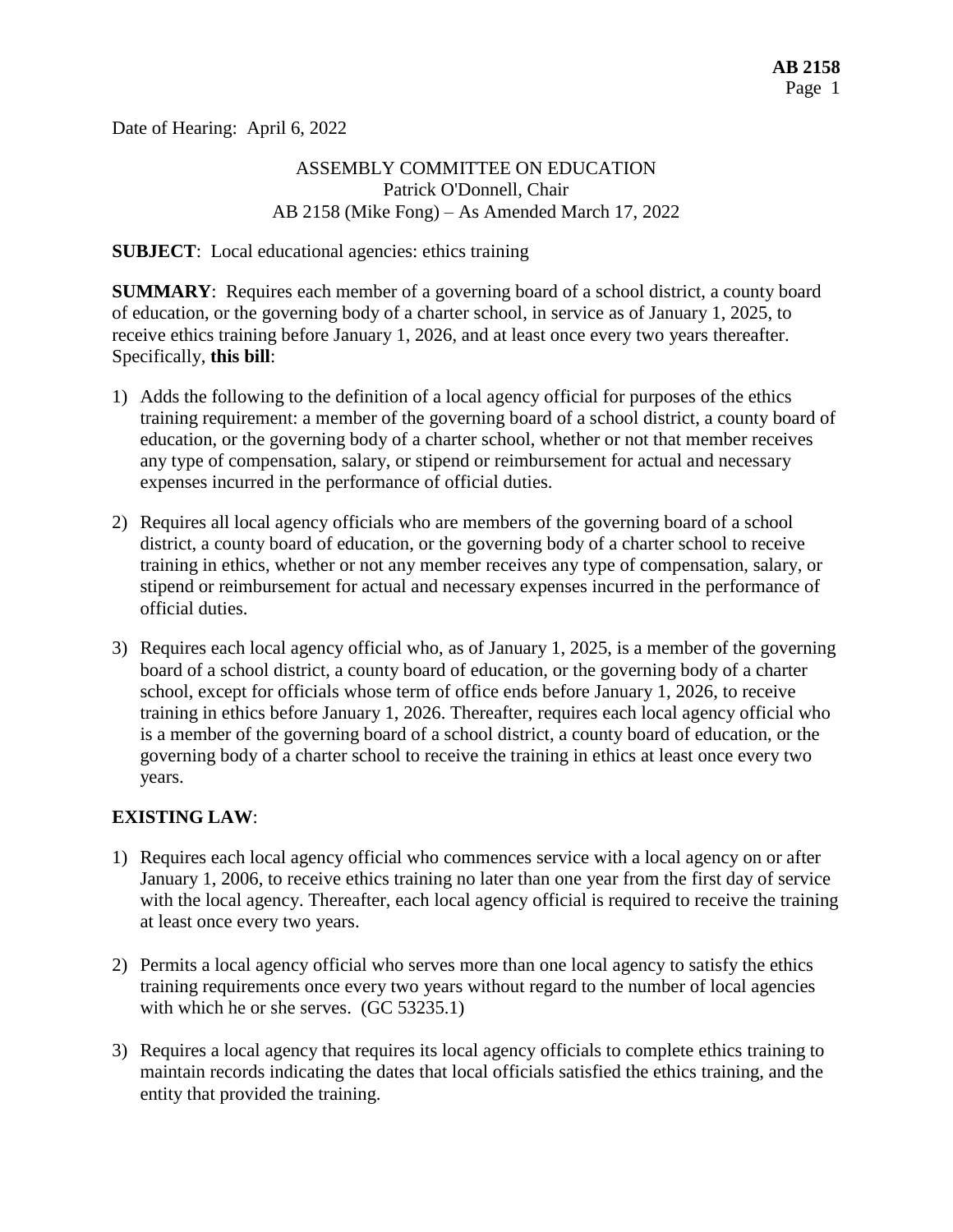- 4) Requires a local agency to maintain these records for at least five years after local officials receive the training. Requires that these records are public records subject to disclosure under the California Public Records Act. (GC 53235.2)
- 5) Defines the following terms:
	- a) "Legislative body" includes, in part, the governing body of a local agency or any other local body created by state or federal statute, a commission, committee, board, or other body of a local agency, a board, commission, committee, or other multimember body that governs a private corporation, or limited liability company, as specified.
	- b) "Local agency" means a city, county, city and county, charter city, charter county, charter city and county, or special district.
	- c) "Local agency official" means the following:
		- i) Any member of a local agency legislative body or any elected local agency official who receives any type of compensation, salary, or stipend or reimbursement for actual and necessary expenses incurred in the performance of official duties.
		- ii) Any employee designated by a local agency governing body to receive the training specified under this article.
	- d) "Ethics laws" include, but are not limited to, the following:
		- i) Laws relating to personal financial gain by public servants, including, but not limited to, laws prohibiting bribery and conflict-of-interest laws;
		- ii) Laws relating to claiming perquisites of office, including, but not limited to, gift and travel restrictions, prohibitions against the use of public resources for personal or political purposes, prohibitions against gifts of public funds, mass mailing restrictions, and prohibitions against acceptance of free or discounted transportation by transportation companies;
		- iii) Government transparency laws, including, but not limited to, financial interest disclosure requirements and open government laws; and
		- iv) Laws relating to fair processes, including, but not limited to, common law bias prohibitions, due process requirements, incompatible offices, competitive bidding requirements for public contracts, and disqualification from participating in decisions affecting family members. (Government Code (GC) 53234)
- 6) Requires all local agency officials to receive training in ethics if a local agency provides any type of compensation, salary, or stipend to a member of a legislative body, or provides reimbursement for actual and necessary expenses incurred by a member of a legislative body in the performance of official duties.
- 7) Requires each local agency official to receive at least two hours of training in general ethics principles and ethics laws relevant to his or her public service every two years.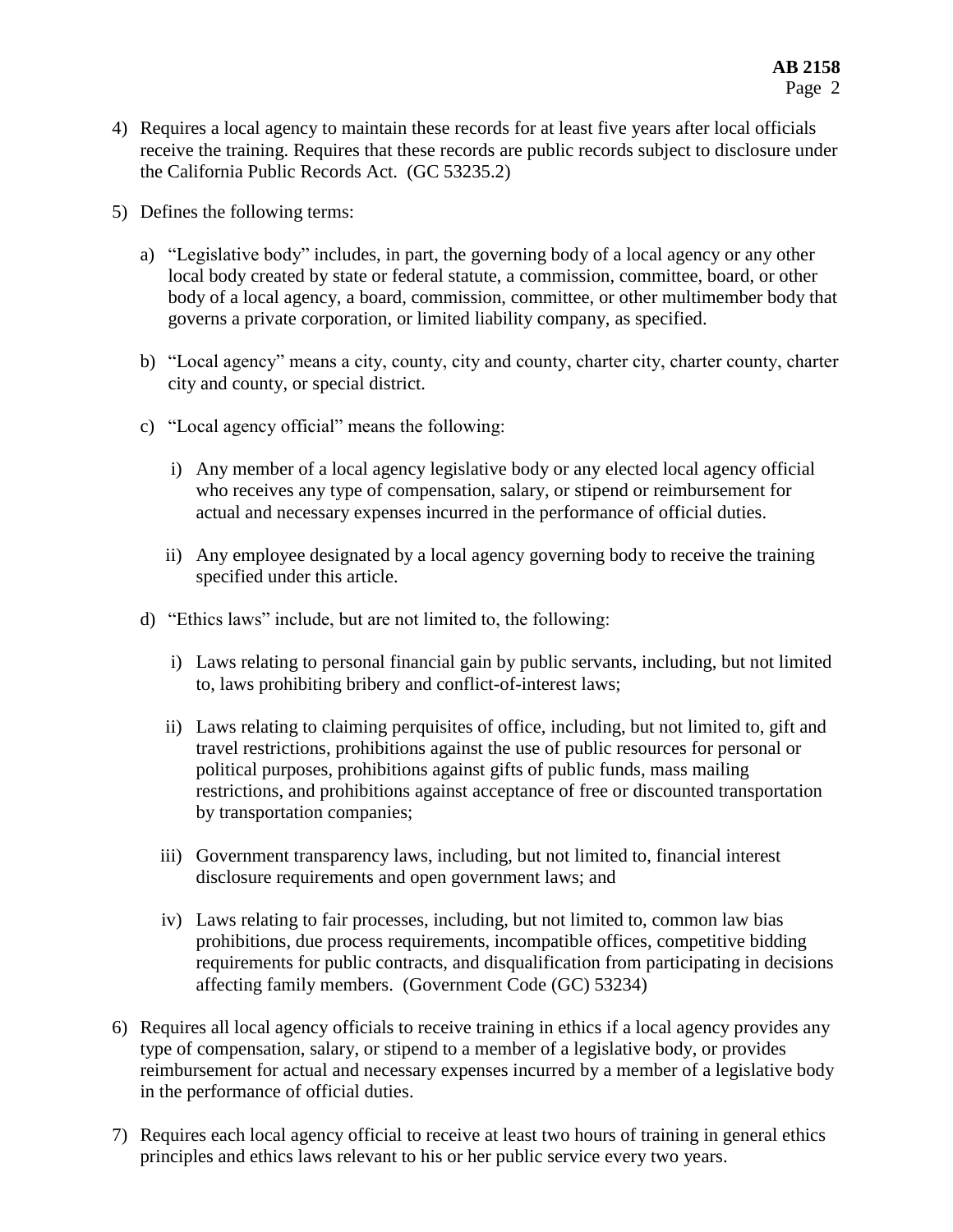- 8) Requires that the Fair Political Practices Commission (FPPC) and the Attorney General (AG) be consulted regarding the sufficiency and accuracy of any proposed course content and curricula developed to satisfy the training requirements. Prohibits the FPPC and the AG, when reviewing any proposed course content, from precluding an entity from also including local ethics policies in the curricula.
- 9) Authorizes a local agency or an association of local agencies to offer one or more training courses, or sets of self-study materials with tests, to meet the specified. Authorizes the courses to be taken at home, in-person, or online.
- 10) Requires all providers of training courses, as specified, to provide participants with proof of participation to meet the ethics training requirement.
- 11) Requires local agencies to provide information on training available to meet these requirements to its local officials at least once annually. (GC 53245)

#### **FISCAL EFFECT**: Unknown

### **COMMENTS**:

*Need for the bill.* According to the author, "AB 2158 is a modest, yet important, measure that will require governing board and body members of school districts, county offices of education, and charter schools to receive training in ethics. Current law requires local agency officials to receive a 2-hour training in ethics every two years. However, the definition for local agency officials does not expressly include the governing board and body members of school districts, county offices of education, and charter schools. Since these governing board and body members make a plethora of important decisions that may carry ethical implications, they should be trained in ethics to the same extent as other local agency officials. AB 2158 requires them, starting January 1, 2025, to do exactly that."

*Conduct of public officials.* State law prohibits unethical conduct by public officials. For example, public officials cannot have financial interests in contracts made in their official capacities, and violations related to this requirement are crimes and can result in permanent disqualification from public office. Further, local officials cannot engage in paid activities that conflict with their public duties, they cannot solicit political contributions from other officials or their employees, and public officials with prohibited financial interests must disclose the conflict, recuse themselves, and leave the discussion until matters conclude. The Political Reform Act of 1974 also governs local officials' behavior, including disclosure of their economic interests and campaign regulations.

*Public agency officials are required to receive ethics training.* In 2005, AB 1234 (Salinas), Chapter 700, Statutes of 2005, established new provisions for ethics training for local government officials and designated employees. The bill requires all local agency officials (primarily county supervisors and city councilmembers) to receive ethics training if a local agency provides any type of compensation, salary, or stipend to a member of a legislative body, or provides reimbursement for actual and necessary expenses incurred by a member of a legislative body in the performance of official duties. Each local agency official is required to receive at least two hours of training in general ethics principles and ethics laws relevant to his or her public service every two years.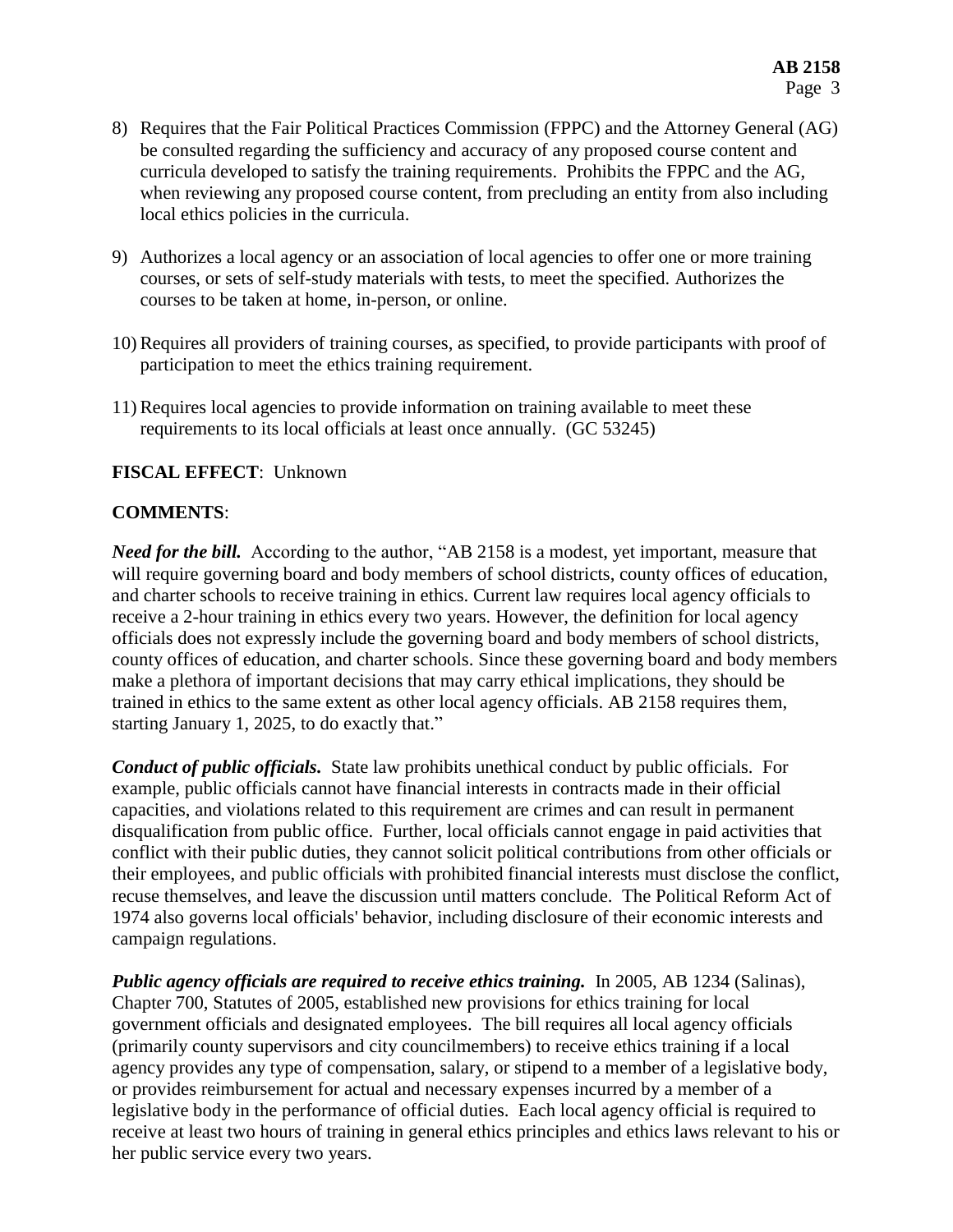AB 1234 required persons wishing to create a local ethics training course to consult with the AG and the FPPC concerning the sufficiency and accuracy of course content. In response to this requirement for consultation, the AG's office created the following outline regarding appropriate course content in order to provide uniform guidance.

Laws relating to personal financial gain by public servants, including, but not limited to:

- Laws prohibiting bribery (Pen. Code, § 68).
- Conflicts of Interest under the Political Reform Act (Gov. Code, §§ 87100, 87103).
- Contractual Conflicts of Interest (Gov. Code, § 1090 et seq.).
- Conflicts of Interest and Campaign Contributions (Gov. Code, § 84308).
- Conflicts of Interest When Leaving Office (Gov. Code, §§ 87406.3, 87407).

Laws relating to claiming perquisites of office, including, but not limited to:

- Limitations on the Receipt of Gifts (Gov. Code, §§ 86203, 89503, 89506).
- Honoraria Ban (Gov. Code, § 89502).
- Misuse of Public Funds (Pen. Code, § 424; Gov. Code, § 8314; Fair Political Practices Commission v. Suitt (1979) 90 Cal.App.3d 125; Stanson v. Mott (1976) 17 Cal.3d 206).
- Prohibitions against gifts of public funds (Cal. Const., art. XVI,  $\S$  6).
- Mass mailing restrictions (Gov. Code, § 89001).
- Prohibitions against acceptance of free or discounted transportation by transportation companies (Cal. Const., art. XII, § 7).

Government transparency laws, including, but not limited to:

- Economic interest disclosure under the Political Reform Act (Gov. Code, §§ 87200 et seq.).
- Brown Act (Gov. Code, §§ 54950 et seq.).
- Public Records Act (Gov. Code, §§ 6250 et seq.).

Laws relating to fair processes, including, but not limited to:

- Common law bias prohibitions.
- Due process requirements.
- Doctrine of Incompatible Offices (Gov. Code, §§ 1099).
- Competitive bidding requirements for public contracts.
- Disqualification from participating in decisions affecting family members (anti-nepotism laws).

*Local educational agency governing board members.* The ethics training requirements of AB 1234 do not apply to the governing board members of school districts, county offices of education (COEs), or the governing body members of charter schools. Upon review of the legislative history related to this bill, it appears that governing board members of local educational agencies were not contemplated for inclusion in the training requirement, although nothing in the law prohibits school and county board members from voluntarily receiving ethics training.

Governing board members of school districts, COEs, and charter schools are stewards of public funds, and therefore have tremendous responsibilities related to the governance of their local educational agency. All governing boards or bodies must contemplate and vote upon actions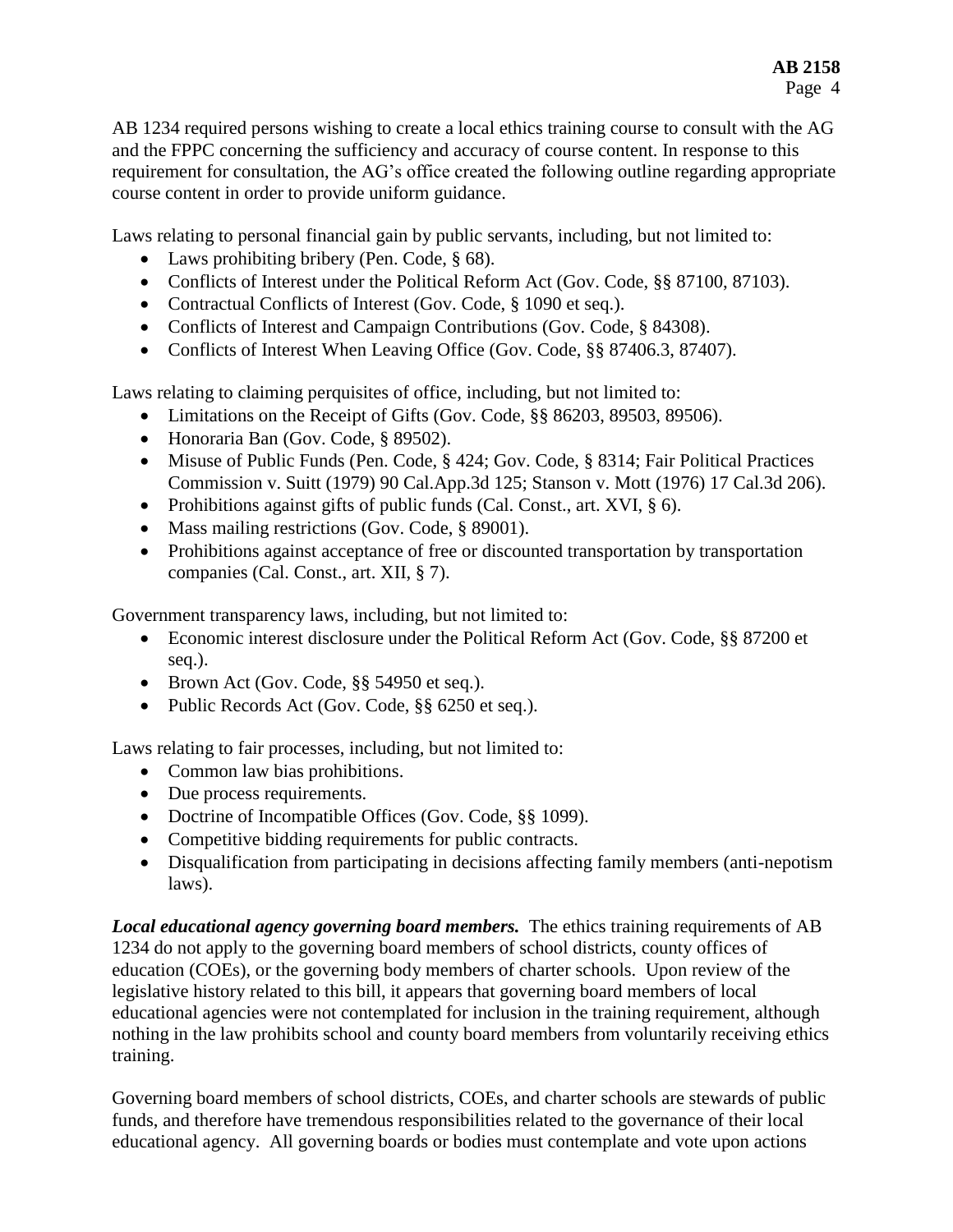related to student well-being, personnel, the use of public funds, and supporting the community at large.

As was well stated in the Senate Local Government Committee analysis of AB 1234 when it was before their committee in June 2006, "Good government requires the support of the governed. Government leaders earn their constituents' trust by acting in the public interest and behaving with integrity. But the public's trust in representative democracy is fragile; even small ethical lapses can swiftly undermine confidence in public institutions. Like Caesar's wife Calpurnia, public officials must be seen to be above reproach. Responding to legislators' concerns about local governance, AB 1234 boosts public confidence by instituting ethics training, documenting reimbursement, and clarifying when compensation is appropriate."

Given the role and responsibilities of a governing board member of a school district or COE, and a governing body member of a charter school undertake when serving as a local agency official, completing a training in ethics laws related to their office is reasonable in order to ensure appropriate conduct and build the trust of the public they serve.

*Government Code 1090.* Government Code 1090 states that members of the Legislature, state, county, district, judicial district, and city officers or employees shall not be financially interested in any contract made by them in their official capacity, or by any body or board of which they are members. In a 1983 opinion the Attorney General stated, "Section 1090 of the Government Code codifies the common law prohibition and the general policy of this state against public officials having a personal interest in contracts they make in their official capacities. Mindful of the ancient adage that 'no man can serve two masters,' the section was enacted to ensure that public officials 'making' official contracts not be distracted by personal financial gain from exercising absolute loyalty and undivided allegiance to the best interest of the entity which they serve."

*Political Reform Act.* The FPPC was created by the Political Reform Act of 1974, a ballot initiative passed by California voters as Proposition 9. The FPPC provides written and oral advice to public agencies and officials; conducts seminars and training sessions; develops forms, manuals and instructions; and receives and files statements of economic interests from many state and local officials. The FPPC investigates alleged violations of the Political Reform Act, imposes penalties when appropriate, and assists state and local agencies in developing and enforcing conflict-of-interest codes. The FPPC regulates campaign financing and spending; financial conflicts of interest; lobbyist registration and reporting; post-governmental employment; mass mailings at public expense; and gifts and honoraria given to public officials and candidates. Governing board members of school districts and COEs are required to comply with the PRA, and in so doing, must file a statement of economic interest annually. Charter schools were added to this requirement by SB 126 (Leyva), Chapter 3, Statutes of 2019.

*California State Auditor Report of the Alum Rock Union Elementary School District.* In 2018, the California State Auditor issued a report on the Alum Rock Union Elementary School District in response to a request from the Joint Legislative Audit Committee after numerous complaints regarding the board's actions related to awarding construction contracts, contract monitoring, and conflicts of interest. The report concluded that the district and its board of trustees must improve their governance and operations to effectively serve the community, and it would be prudent for board members to receive biennial ethics training despite the fact the board is not subject to the state requirement for other elected public offices.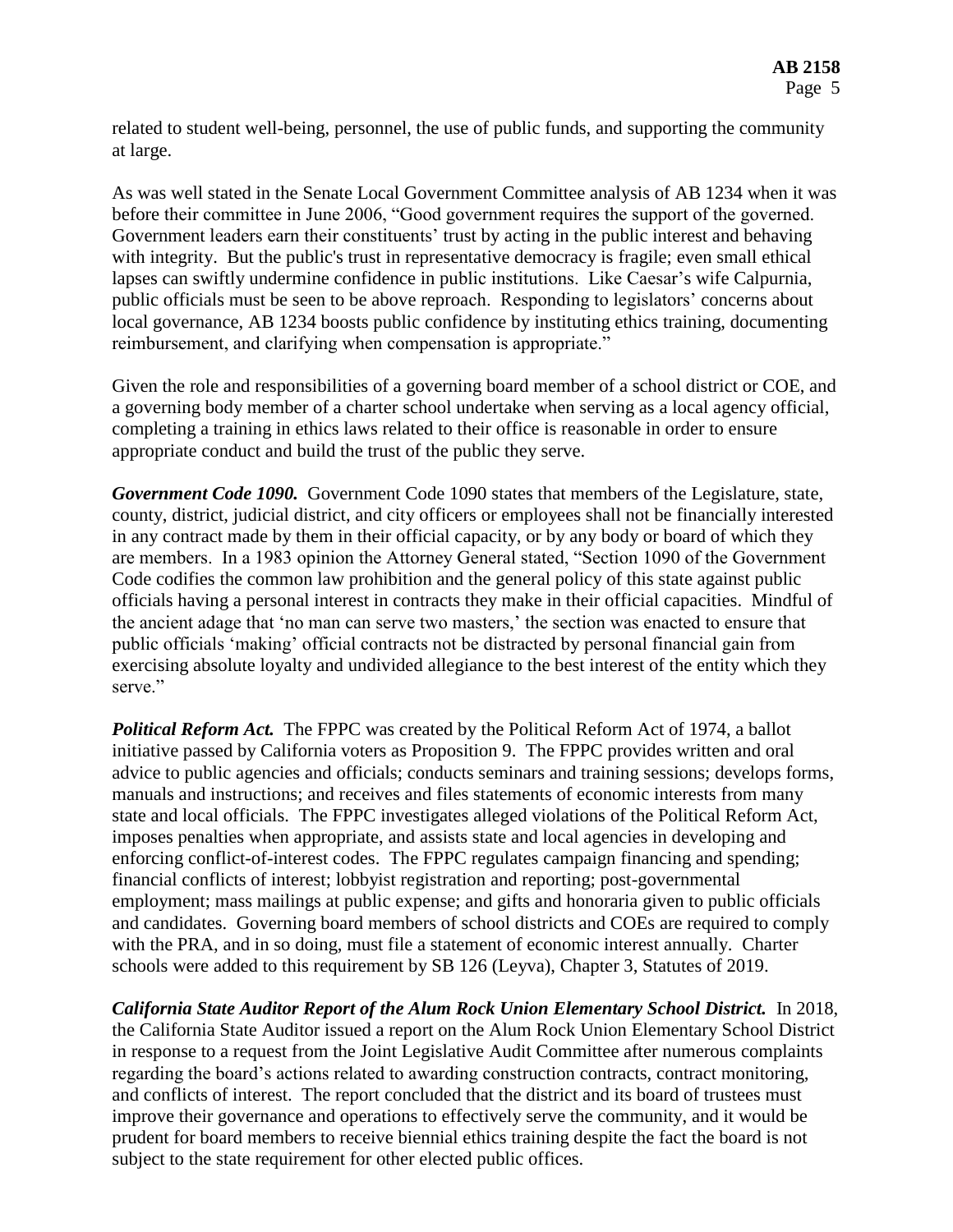*Code of ethics for school board members.* The National School Boards Association Board of Directors endorses the following voluntary code for local school board members:

As a member of my local board of education, I will strive to improve public education, and to that end I will:

- Attend all regularly scheduled board meetings insofar as possible, and become informed concerning the issues to be considered at those meetings;
- Recognize that I should endeavor to make policy decisions only after full discussion at publicly held board meetings;
- Render all decisions based on the available facts and my independent judgment, and refuse to surrender that judgment to individuals or special interest groups;
- Encourage the free expression of opinion by all board members, and seek systematic communications between the board and students, staff, and all elements of the community;
- Work with other board members to establish effective board policies and to delegate authority for the administration of the schools to the superintendent;
- Communicate to other board members and the superintendent expression of public reaction to board policies and school programs;
- Inform myself about current educational issues by individual study and through participation in programs providing needed information, such as those sponsored by my state and national school boards association;
- Support the employment of those persons best qualified to serve as school staff, and insist on a regular and impartial evaluation of all staff;
- Avoid being placed in a position of conflict of interest;
- Take no private action that will compromise the board or administration, and respect the confidentiality of information that is privileged under applicable law; and
- Remember always that my first and greatest concern must be the educational welfare of the students attending the public schools.

*Ethics laws for school leaders in New Jersey.* In 1992, the New Jersey State Legislature established The School Ethics Act to ensure that the conduct of school officials holds the respect and confidence of the people. The Legislature declared that school officials must avoid conduct which is in violation of their public trust or which creates a justifiable impression that the public trust is being violated. The School Ethics Act applies only to school officials, as defined, which includes school board members and administrators. The Act sets forth standards for conflicts of interest, code of ethics for school board members, annual disclosure of employment and financial interests; and school board member training requirements.

Ethics training requirements and standards differ from state-to-state. While most states offer ethics trainings for school board members and other public officials, not all require the training.

*Related legislation.* AB 2396 (O'Donnell) of the 2019-20 Session would have required local agency officials who serve a school district, COE, or charter school as of January 1, 2022, to receive the ethics training required by specified law before January 1, 2023, and at least every two years thereafter. This bill would have also required training in K–12 public education governance laws, as defined, at least once every 4 years. The Assembly Education Committee